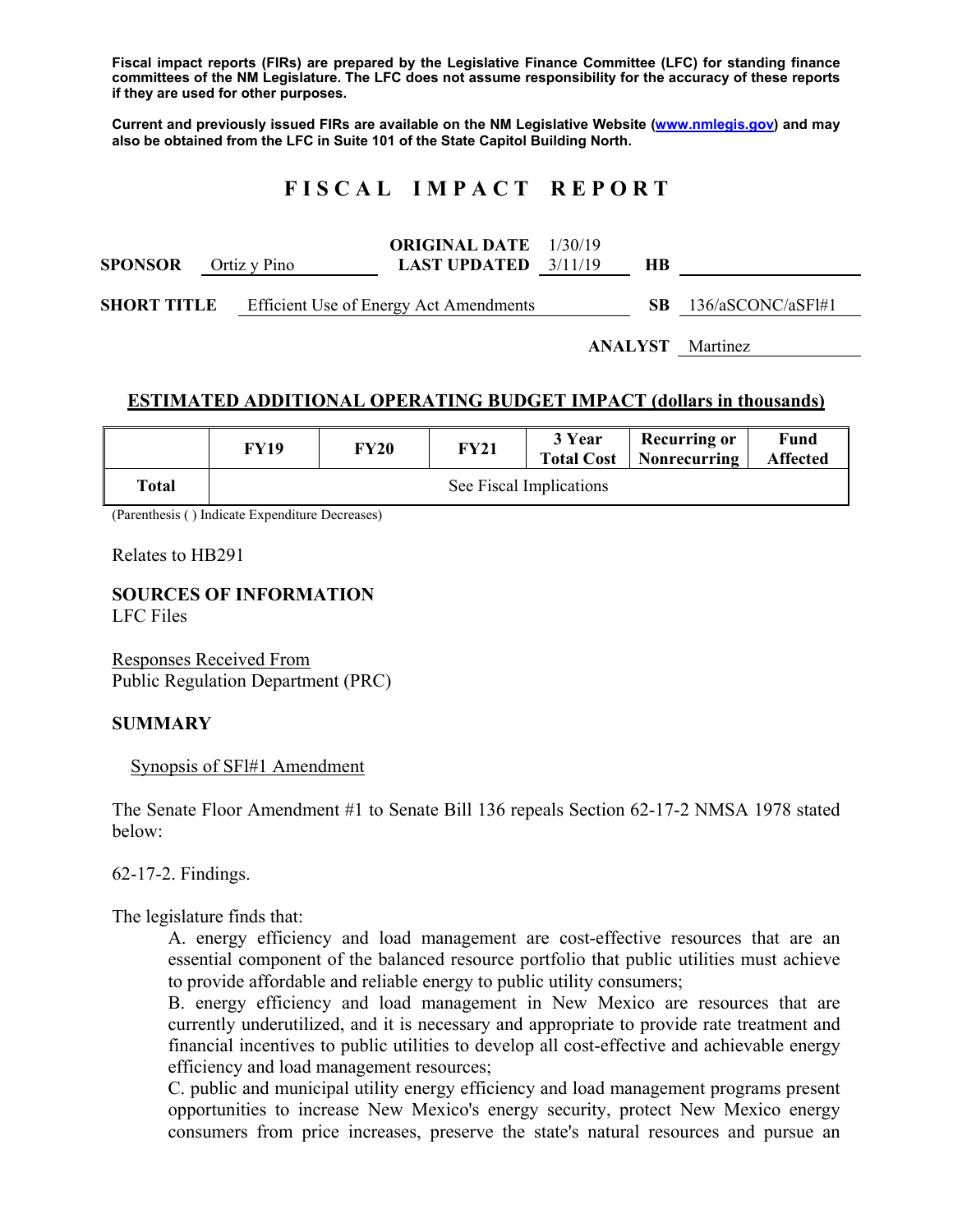improved environment in New Mexico;

D. energy efficiency and load management programs by public utilities in accordance with the Efficient Use of Energy Act can bring significant economic benefits to New Mexico;

E. it serves the public interest to support public utility development of all cost-effective energy efficiency and load management by removing, to the extent possible, regulatory disincentives and allowing recovery of costs for reasonable and prudently incurred expenses of energy efficiency and load management programs and also allowing public utilities the opportunity to earn a profit on cost-effective energy efficiency and load management resource development that, with satisfactory program performance, is financially more attractive than developing supply-side resources, while at the same time ensuring it is done in a manner that balances the public interest, consumers' interests and investors' interests;

F. utility energy efficiency and load management programs for economically disadvantaged New Mexicans, in conjunction with low-income weatherization programs managed by the state of New Mexico, will reduce the burden of utility costs on lowincome customers;

G. cost-effective energy efficiency and load management programs undertaken by public utilities can provide significant reductions in greenhouse gas emissions, regulated air emissions, water consumption and natural resource depletion, and can avoid or delay the need for more expensive generation, transmission and distribution infrastructure;

H. New Mexico should participate in regional efforts to reduce energy consumption by twenty percent by 2020 through programs to reduce energy consumption;

I. public utility resource planning to meet New Mexico's energy service needs should be identified and evaluated on an ongoing basis in accordance with the principles of integrated resource planning; and

J. it is necessary and appropriate to allow distribution cooperative utilities to participate in the implementation of energy efficiency programs in ways that differ from rules applicable to public utilities that are not customer owned.

This amendment also repeals Section 1 on pages 1 to 4, which duplicates the SCONC amendment (1) as described below.

## Synopsis of SCONC Amendment

The Senate Conservation Committee amendment to Senate Bill 136: (1) removes Section 1 which is the policy section of the Efficient Use of Energy Act (EUEA) and renumbers the subsequent sections accordingly, (2) removes references to "minimum" or "maximum" energy savings that result from energy efficiency (EE) or load management (LM) programs, (3) adds language which provides for the PRC to promulgate rules that, starting in 2025, utility incentives for achieved savings, and (4) removes language which directs PRC approval of greater funding for EE and LM programs if requested by a utility or allows for PRC approval of such greater funding if requested by an intervenor.

## Synopsis of Original Bill

SB136 changes the Efficient Use of Energy Act (EUEA) by (1) changing the current requirement to fund investor-owned utility energy efficiency (EE) and load management (LM) from a set amount of 3 percent of sales for electric utilities to a minimum of 3 percent and a maximum of 5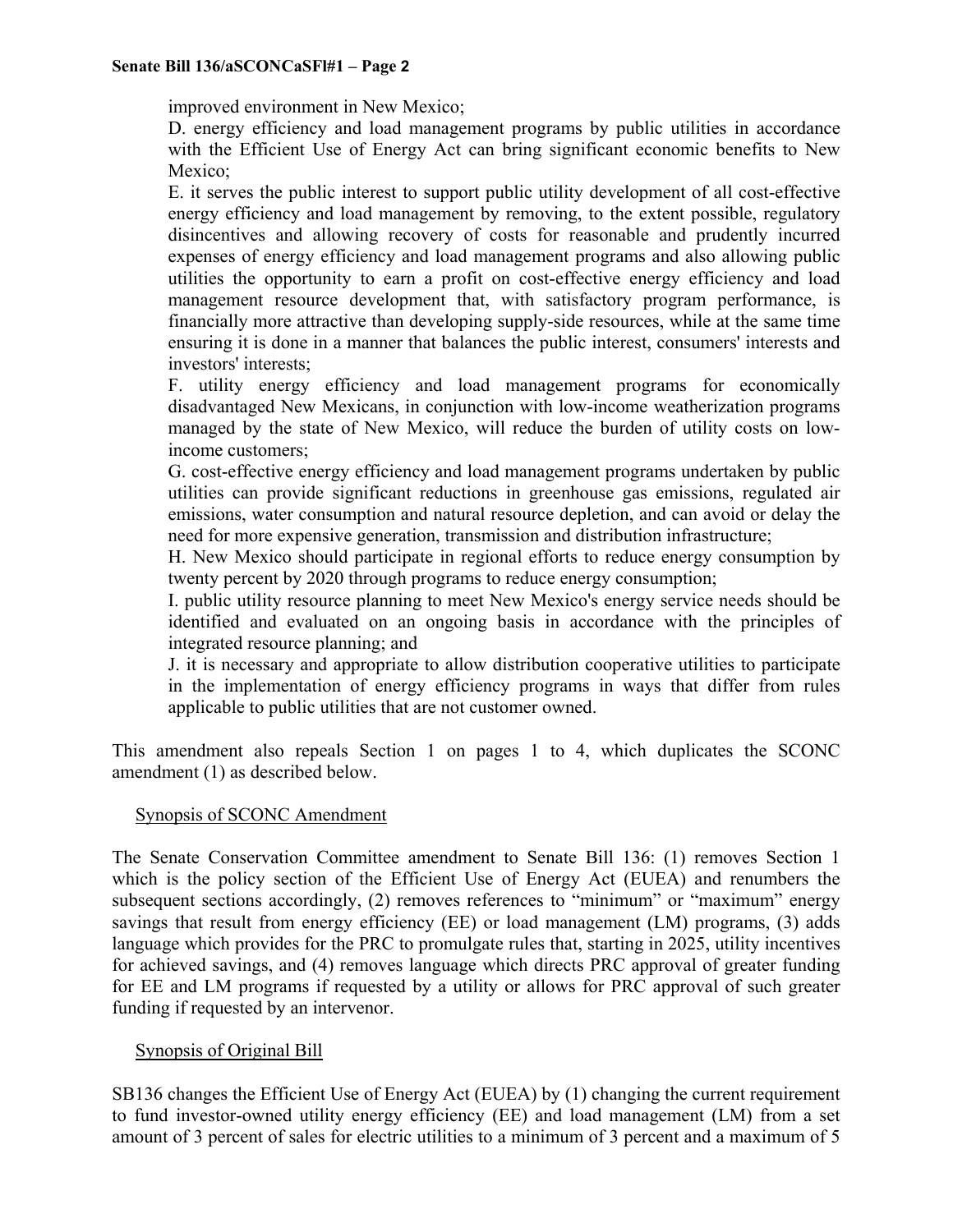#### **Senate Bill 136/aSCONCaSFl#1 – Page 3**

percent of sales, and changing the maximum funding for gas utilities from 3 percent to 5 percent, (2) removing the savings requirement for electric utilities of 8 percent of 2005 retail sales by 2020 and replacing it a savings goal of 5 percent of 2020 retail sales by 2025 based on program implementations between 2021 and 2025, directing the Commission to establish subsequent savings requirements by rulemaking, raising the threshold for achievable savings that would be necessary for the Commission to lower the savings goal, (3) directing the Commission to approve a rate adjustment mechanism which decouples the revenue per customer from the quantity of electricity actually sold, upon petition by the public utility to identify and remove regulatory disincentives, (4) establishing that regulatory disincentives inhibit the development the utilities of EE and LM resources, (5) establishing that fair returns on common equity is vital to sustain investor-owned utilities' incentive to invest in EE and to prudently invest in electric service in New Mexico, (6) directing the Commission to not reduce a utility's return on equity based on the approval of a revenue decoupling mechanism or on profit incentives pursuant to the EUEA, and (7) preventing the Commission from adjust the discount rate for taxes when considering the life-cycle costs and benefits of EE and LM programs.

## **FISCAL IMPLICATIONS**

SB 136 carries no appropriation.

Since utility spending on EE and LM would change from a set amount of 3 percent of customer bills for electric to a range between 3 percent and 5 percent of customer bills for electric utilities (or from a maximum of 3 percent of customer bills to a higher maximum of 5 percent of customer bills for gas utilities), and such spending is recovered from customers, the increase in spending would result in higher customer bills thus generating more GRT revenue.

## **SIGNIFICANT ISSUES**

The following was submitted by the Public Regulation Commission:

Some of the significant issues raised in the original FIR are addressed by the amendments and an apparent inconsistency with existing EUEA language is raised by one of the amendments:

- 1) The removal of Section 1 of this bill effectively addresses the previously expressed concern about the existence of utility inhibitions regarding the development of EE and LM resources.
- 2) The removal of references to the required acquisition by utilities of "maximum" costeffective and achievable EE and LM resources effectively addresses the previously expressed concern about the potential to further increase program costs and the associated impact on customers.
- 3) The additional language about a future PRC rulemaking and the provision of utility incentives based on savings achieved appears inconsistent with existing EUEA language in Section 2 (renumbered) 62-17-5 F (3) NMSA 1978 concerning the utility's opportunity to earn a profit on EE and LM resource development.
- 4) The removal of the language in Section 3 (renumbered) 62-17-6 A (1) NMSA 1978 directing the PRC to approve greater funding if requested by a utility and to consider greater funding if requested by an intervenor restores the PRC's authority established in the EUEA to make the appropriate finding about the cost-effectiveness of the portfolio of EE and LM programs and about whether every affected customer class has the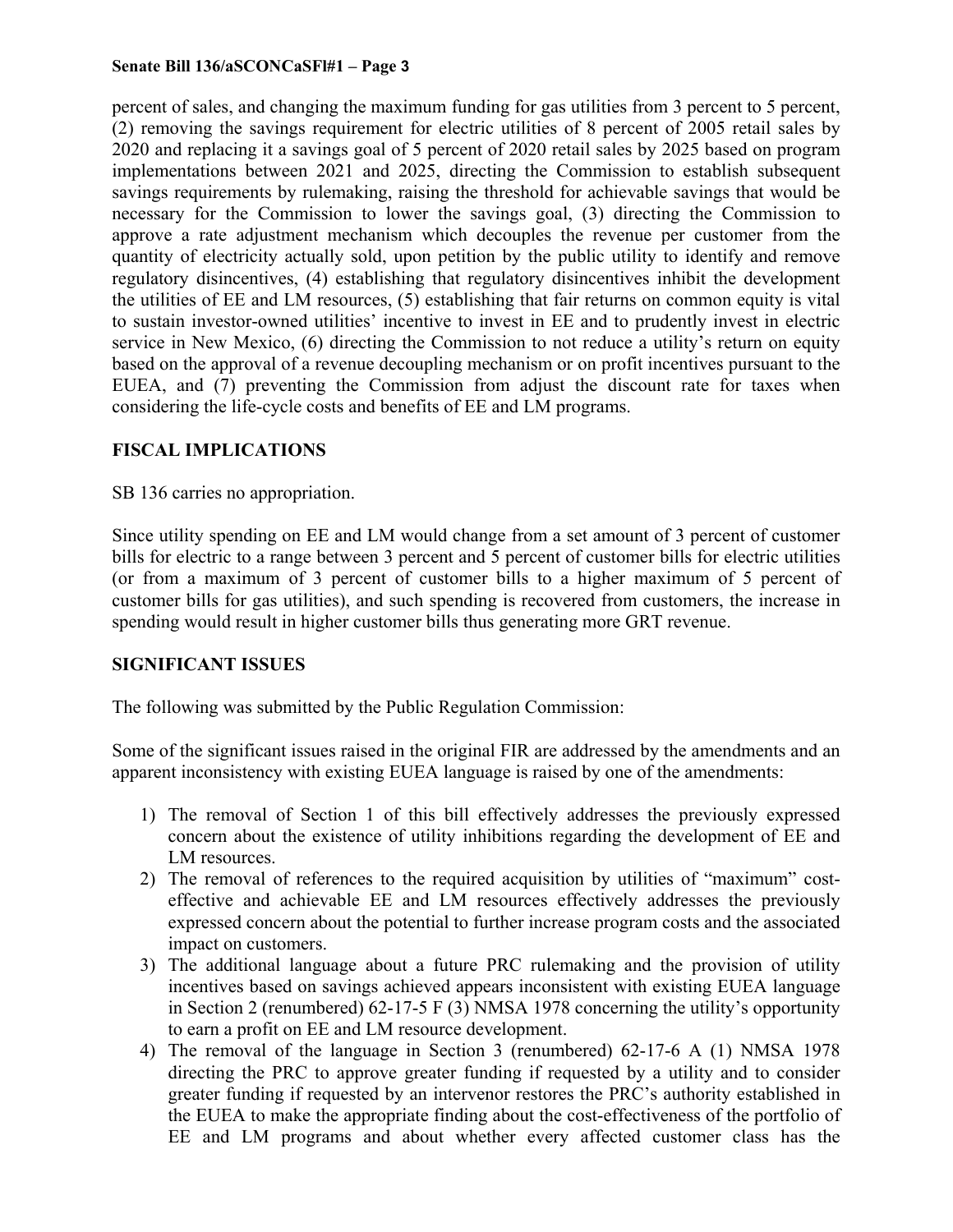#### **Senate Bill 136/aSCONCaSFl#1 – Page 4**

opportunity to participate and benefit economically in such programs before the Commission approves a portfolio of EE and LM programs.

The following was submitted by the Public Regulation Commission for the Original Bill:

This bill has potentially significant implications both on utility spending on EE and LM programs that are reflected on customers' bills, and on fundamental ratemaking principles that have long been within the discretion of the Commission.

By changing the formula for electric EE and LM programs from a set amount of 3 percent to a range of 3 percent to 5 percent of customer bills, utility spending will at a minimum remain where it is or it could increase by as much as 67 percent. The three electric investor-owned utilities are currently budgeting about \$44 million annually for such programs and are recovering these costs from customers contemporaneously. Should funding of EE and LM programs increase to 5 percent of customer bills, annual spending could increase to \$73 million. A demonstration of the incremental cost effectiveness of the additional \$29 million in spending is not required by this bill. With respect to the large gas investor-owned utility, its current annual budget of \$6 million equivalent to 2 percent of customer bills and it could increase by 150 percent to \$15 million. Public utilities providing electricity and natural gas service will be required to acquire maximum cost-effective and achievable energy efficiency and achievable load management resources available, which could further increase the cost impact on utility customers.

For electric investor-owned utilities, the Commission is directed by this bill to approve funding greater than 3 percent (up to 5 percent) of customer bills for EE and LM programs if so requested by the utility and to possibly consider greater funding (up to 5 percent) if requested by an intervenor. This direction may be inconsistent with the existing requirement in the EUEA that the portfolio must be found to be cost-effective and to provide every affected customer class with the opportunity to participate and benefit economically before the Commission approves a portfolio of EE and LM programs.

Based on a preliminary analysis by PRC staff, the new savings requirement for electric utilities of 5 percent of 2020 retail sales by 2025 is likely to be significant lower in absolute terms than the current requirement of 8 percent of 2005 retail sales by 2020.

The policy assertion in this bill that regulatory disincentives inhibit the development by utilities of EE and LM resources is difficult to harmonize with other salient elements of the EUEA. Electric utilities are currently mandated to fund EE and LM programs with 3 percent of customers' bill revenue. This funding is recovered contemporaneously from customers thus removing any risk of utility recovery in terms of either the extent or timing of the recovery. Utilities are currently further earning a profit incentive on its EE and LM program spending. The policy assertion about the existence of any utility inhibitions regarding the development of EE and LM resources is not consistent with this reduction of risk.

This bill essentially directs the Commission to approve a rate adjustment mechanism which decouples the revenue per customer from the quantity of electricity actually sold by the customer, upon petition by a public utility for removal of regulatory disincentive pursuant to the EUEA. The Public Utility Act does not currently identify or describe specific rate adjustment mechanisms nor prescribe (or prevent) their approval by the Commission. Nor does the Public